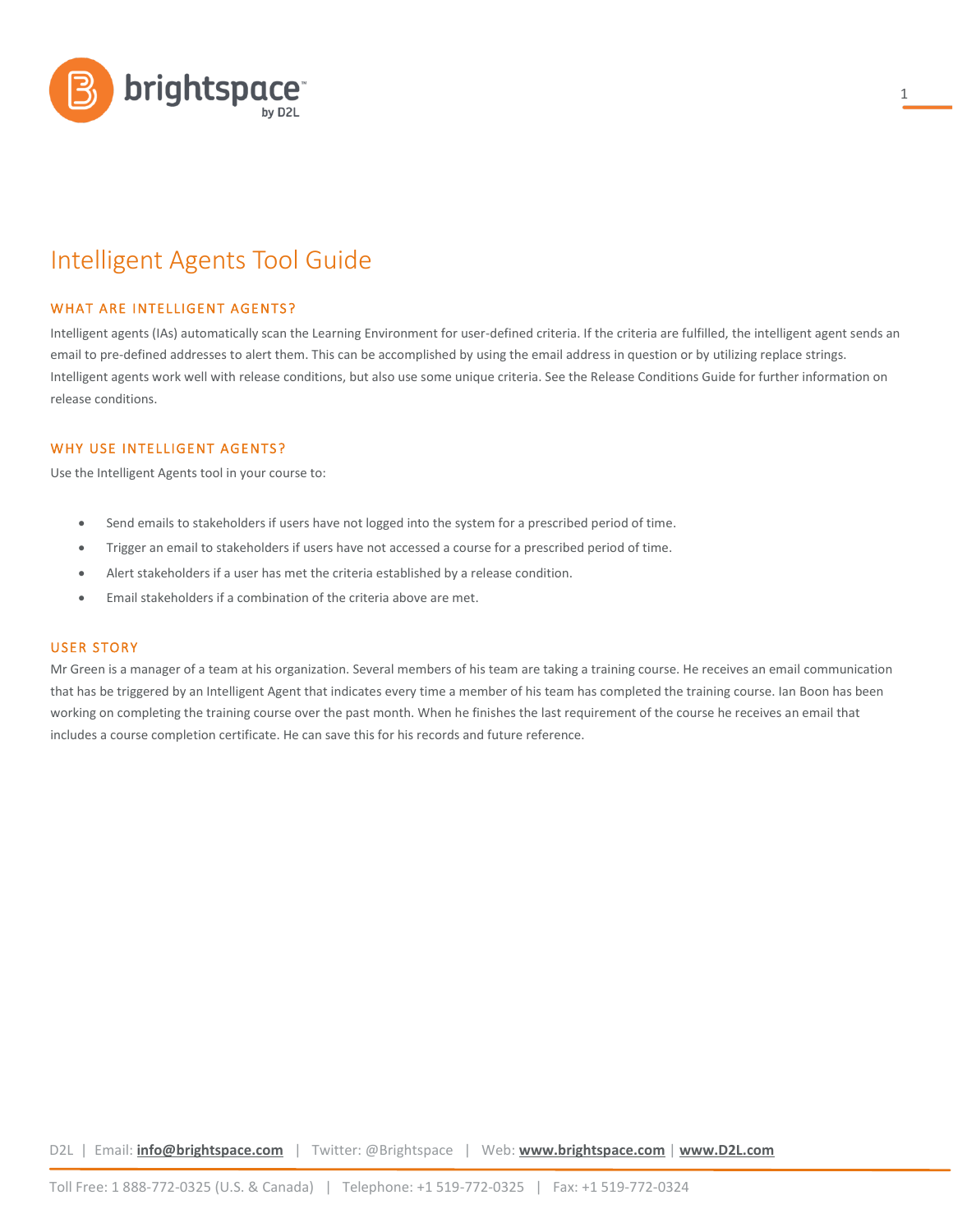

# CRITERIA UNIQUE TO INTELLIGENT AGENTS

Intelligent Agents incorporate the same release conditions criteria found throughout the Learning Environment. They also have two unique sets of conditions not found in release conditions.

- **Login Activity**: The agent will activate if users haven't logged into the system for a prescribed period of time.
- **Course Activity**: The agent will activate if users haven't accessed a course for a prescribed period of time.

These criteria can be combined with each other and/or with release conditions. You can make the agent as general or specific as you like (i.e. agent will activate if user hasn't accessed the course for five days and/or hasn't accessed the Learning Environment for two days and/or scored less than 50% on a quiz and/or hasn't participated in a discussion).

#### **REPLACE STRINGS**

Replace strings call system databases to automatically replace the string with names and terms by using curly brackets { }. For example, you could write the following:

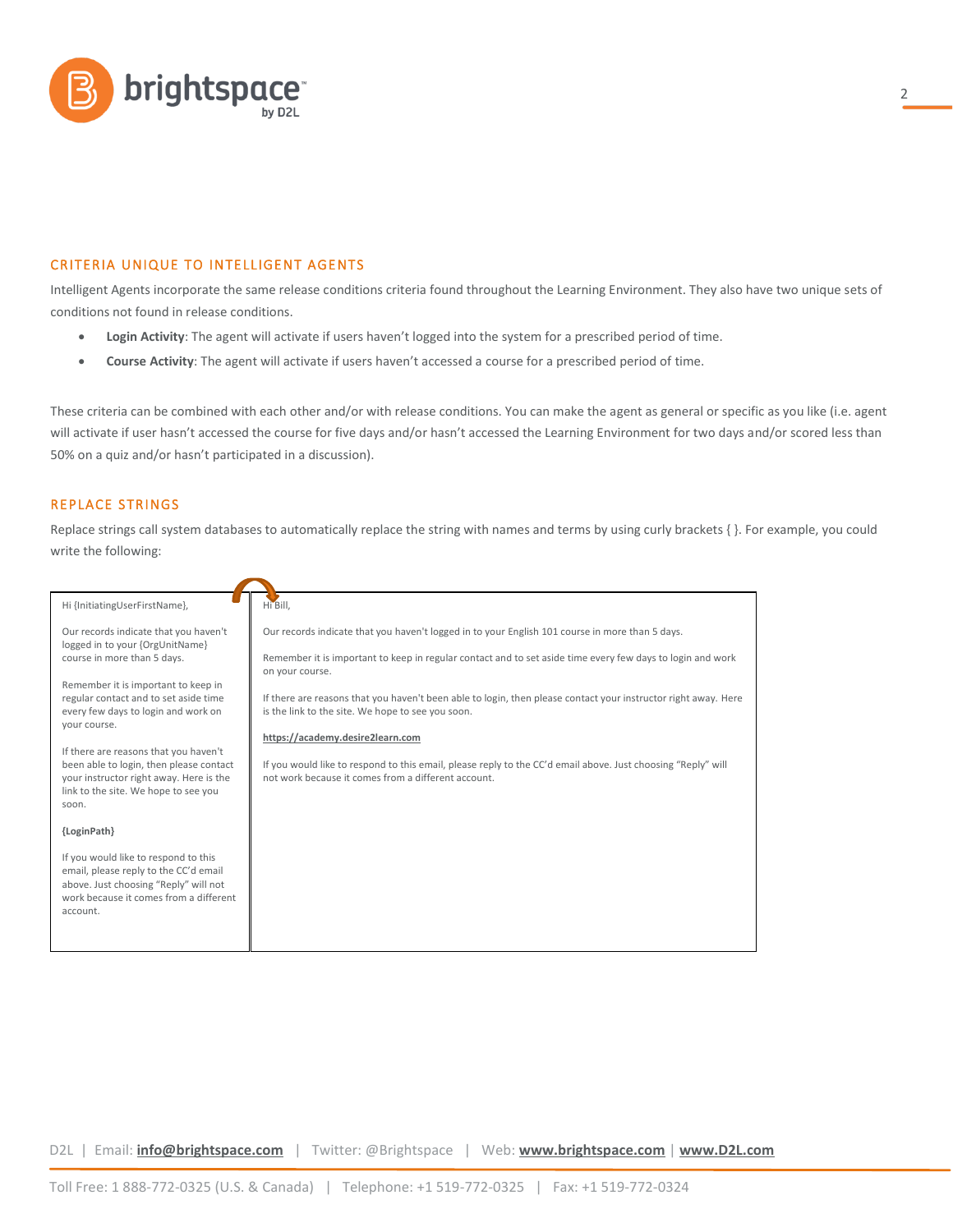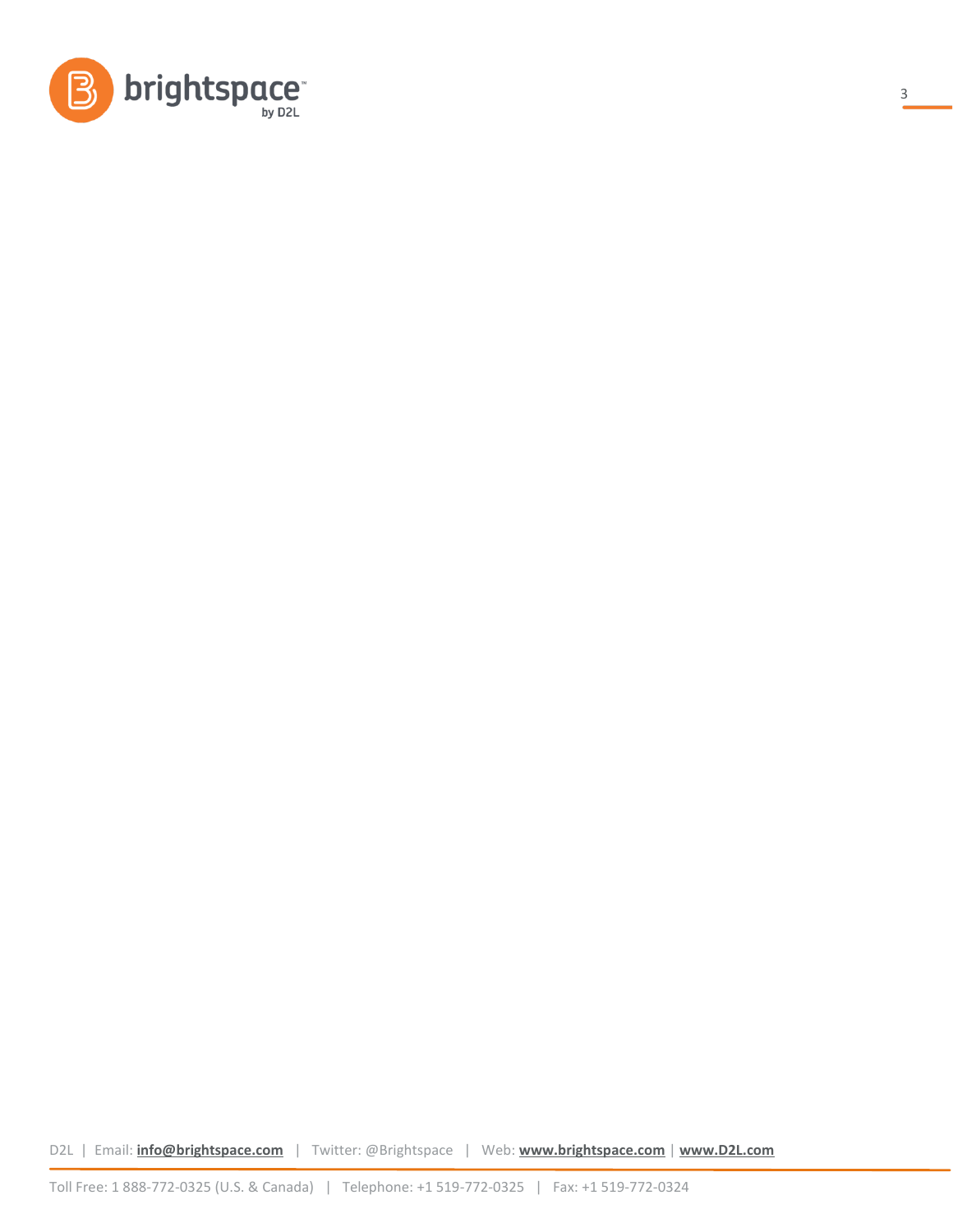

# REPLACE STRINGS FOR ADDRESSES

| {InitiatingUser}                                                               | {InitiatingUserAuditors}                                             |
|--------------------------------------------------------------------------------|----------------------------------------------------------------------|
| The user whose behavior meets the agent's criteria, for example, a student who | The auditors for the user whose behavior meets the agent's criteria. |
| has not logged in for 5 days.                                                  |                                                                      |

#### REPLACE STRINGS FOR BODY TEXT

| {OrgName}                                  | {OrgUnitCode}                              |
|--------------------------------------------|--------------------------------------------|
| The name of the organization.              | The code for the Org Unit.                 |
| {OrgUnitName}                              | {LoginPath}                                |
| The name of the Org Unit.                  | The address of the site login path.        |
| {OrgUnitStartDate}                         | {OrgUnitEndDate}                           |
| The start date specified for the Org Unit. | The end date specified for the Org Unit.   |
| {InitiatingUserFirstName}                  | {InitiatingUserLastName}                   |
|                                            |                                            |
| The first name of the initiating user.     | The last name of the initiating user.      |
| {InitiatingUserUserName}                   | {InitiatingUserOrgDefinedId}               |
| The username of the initiating user.       | The Org Defined ID of the initiating user. |
|                                            |                                            |

### **NOTIFICATIONS**

After an intelligent agent has run, the user who created the intelligent agent will receive a confirmation email with the following information:

- Org Unit Code and Name
- The agent that ran
- Whether the agent took action
- Any error text

**Note:** You will not be notified as to who triggered the agent. To see a list of all initiating users, you could CC yourself on the email.

#### WANT MORE INFORMATION?

Visit the Brightspace Community (**[https://community.brightspace.com](https://community.brightspace.com/)**) or D2L Resource Centre (**[https://documentation.desire2learn.com](https://documentation.desire2learn.com/)**) for videos, documents and other resources.